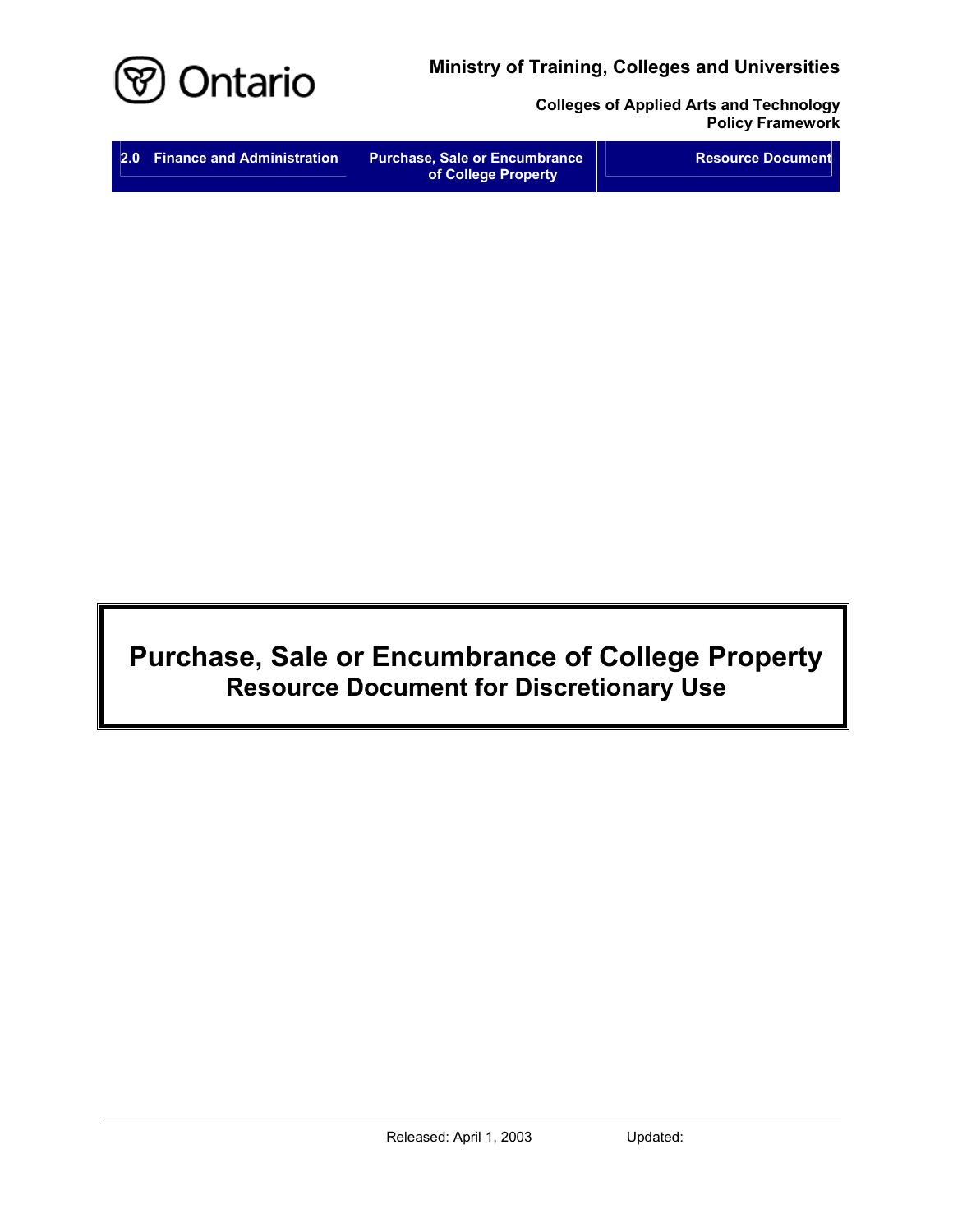## **Ministry of Training, Colleges and Universities**



**Colleges of Applied Arts and Technology Policy Framework** 

| 2.0 Finance and Administration | <b>Purchase, Sale, or Encumbrance</b><br>of College Property | <b>Resource Document</b> |
|--------------------------------|--------------------------------------------------------------|--------------------------|
|                                |                                                              |                          |

# **TABLE OF CONTENTS**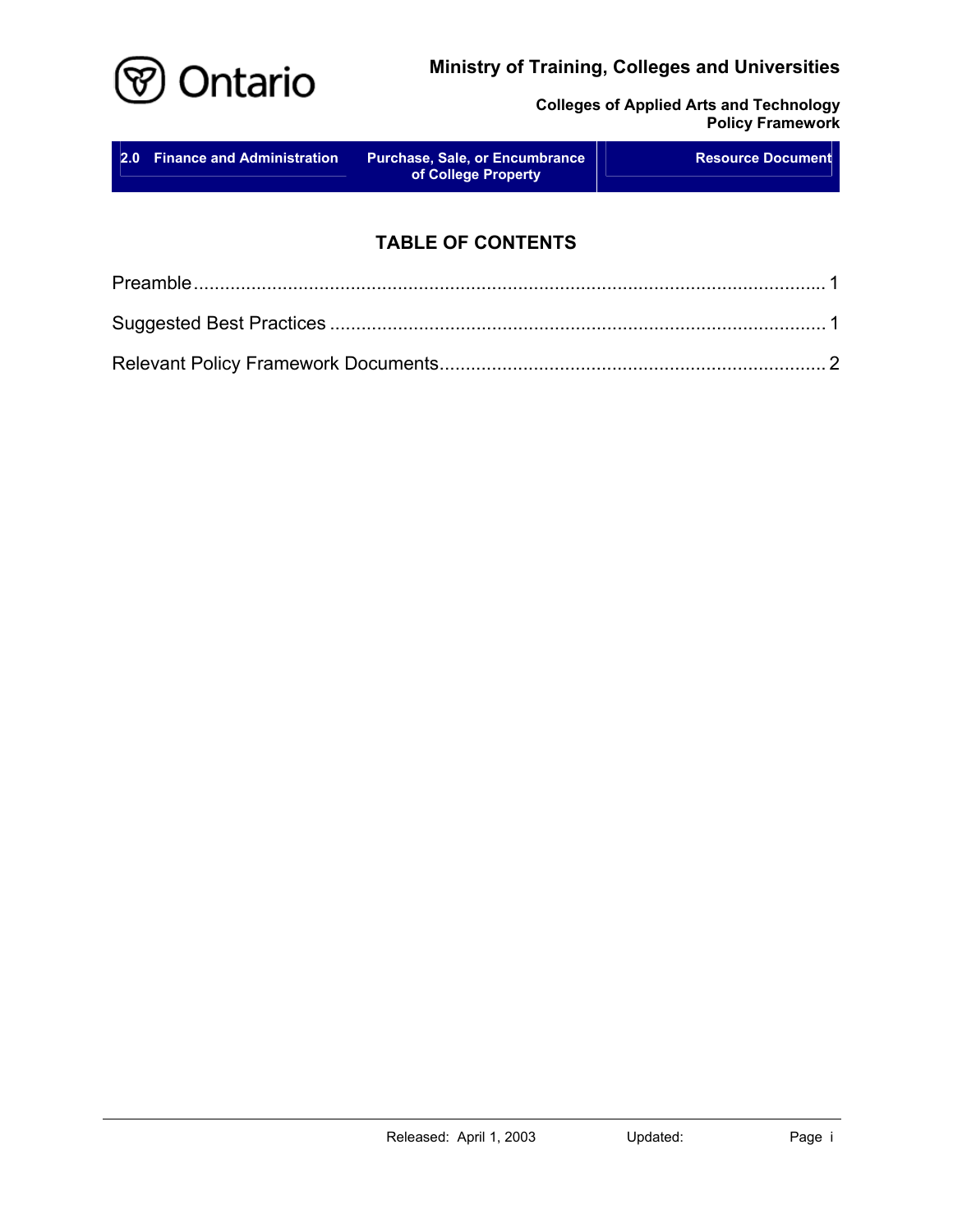

**Colleges of Applied Arts and Technology Policy Framework** 

**2.0 Finance and Administration Purchase, Sale, or Encumbrance** 

**of College Property** 

**Resource Document** 

### **Preamble**

Colleges of applied arts and technology are responsible and accountable to the Minister of Training, Colleges and Universities for high-quality service to the public, excellence in management, and prudent use of college assets including the acquisition, lease, or disposal of real property.

As publicly funded institutions providing services in a public environment, colleges are subject to public scrutiny and held to a high standard in all aspects of their operations.

Every board of governors of a college, as a non-share corporation, is provided with incidental powers set out in the *[Corporations Act](http://www.e-laws.gov.on.ca/DBLaws/Statutes/English/90c38_e.htm)* including the power "to sell, improve, manage, develop, exchange, lease, dispose of, turn to account or otherwise deal with the property of the company in the ordinary course of its business" (Section.23 (1)(n) of the Act).

This resource document is intended to assist college boards with suggested best practices to consider when purchasing, leasing, or selling property.

For further information regarding this resource document, click on the Contact link to consult with the appropriate [ministry contact,](http://caat.edu.gov.on.ca/HTMLpages/Contacts_Eng.html#Purchase_Sale_Encumbrance) listed in the Contacts section on the web site.

#### **Suggested Best Practices**

College boards of governors may wish to establish policies requiring that real property transactions be approved by the board through a formal resolution to ensure full knowledge and support for the course of action contemplated.

It is recommended that colleges consult with staff from the Ministry of Training, Colleges and Universities to determine whether there are any relevant considerations or impediments of which the college may be unaware.

Some college property that was deeded to the institution by the government of the day includes covenants on the title to the property that must be extinguished prior to its sale. Staff from the Ministry of Training, Colleges and Universities will liaise with staff from other government ministries to identify the legal and administrative steps necessary to remove the covenant and facilitate such steps where possible.

It is suggested that colleges take into consideration the following factors in planning the sale, lease, or purchase of property: